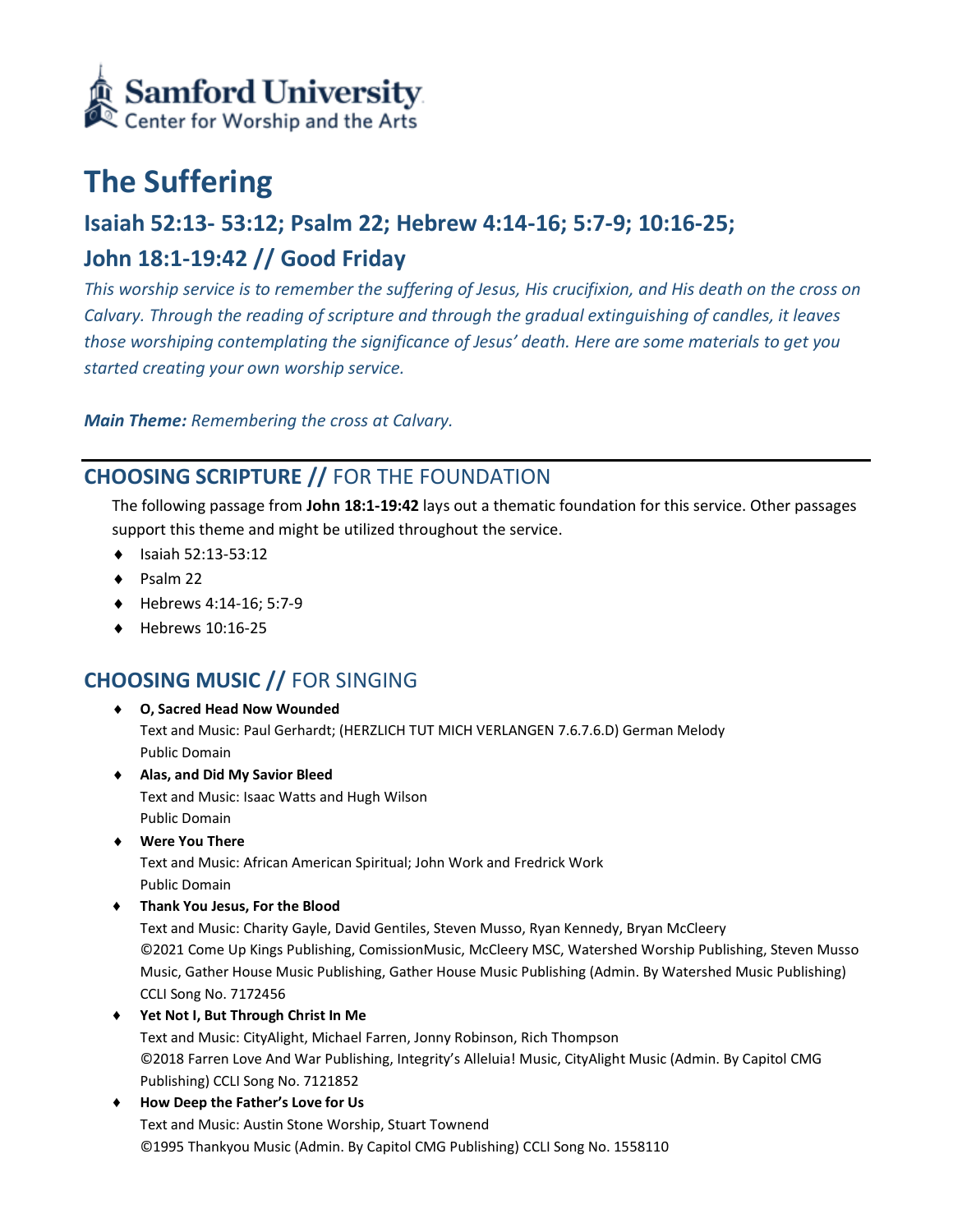#### **CREATING DRAMA //** FOR HEARING

Read the scripture passages above. Then, introduce and show these two videos from Work of the People [www.workofthepeople.com] and Worship House Media [worshiphousemedia.com].

- ♦ **[The Way of the Heart](https://www.theworkofthepeople.com/film-series/the-way-of-the-heart)** takes you through the Stations of the Cross.
- ♦ **[The Crucifixion](https://www.worshiphousemedia.com/mini-movies/17929/the-crucifixion)** by Church Fuel helps view the Gospel accounts through visuals and music to see the events leading up to Jesus' death on the cross.

### **FINDING ART //** FOR SEEING



**["The Crucifixion"](https://www.andreamantegna.net/crucifixion/)** was painted by Andrea Mantegna in 1457-1459 A.D. for the altarpiece at the Basilica of San Zeno in Verona, Italy and now hangs in the Louvre in Paris.

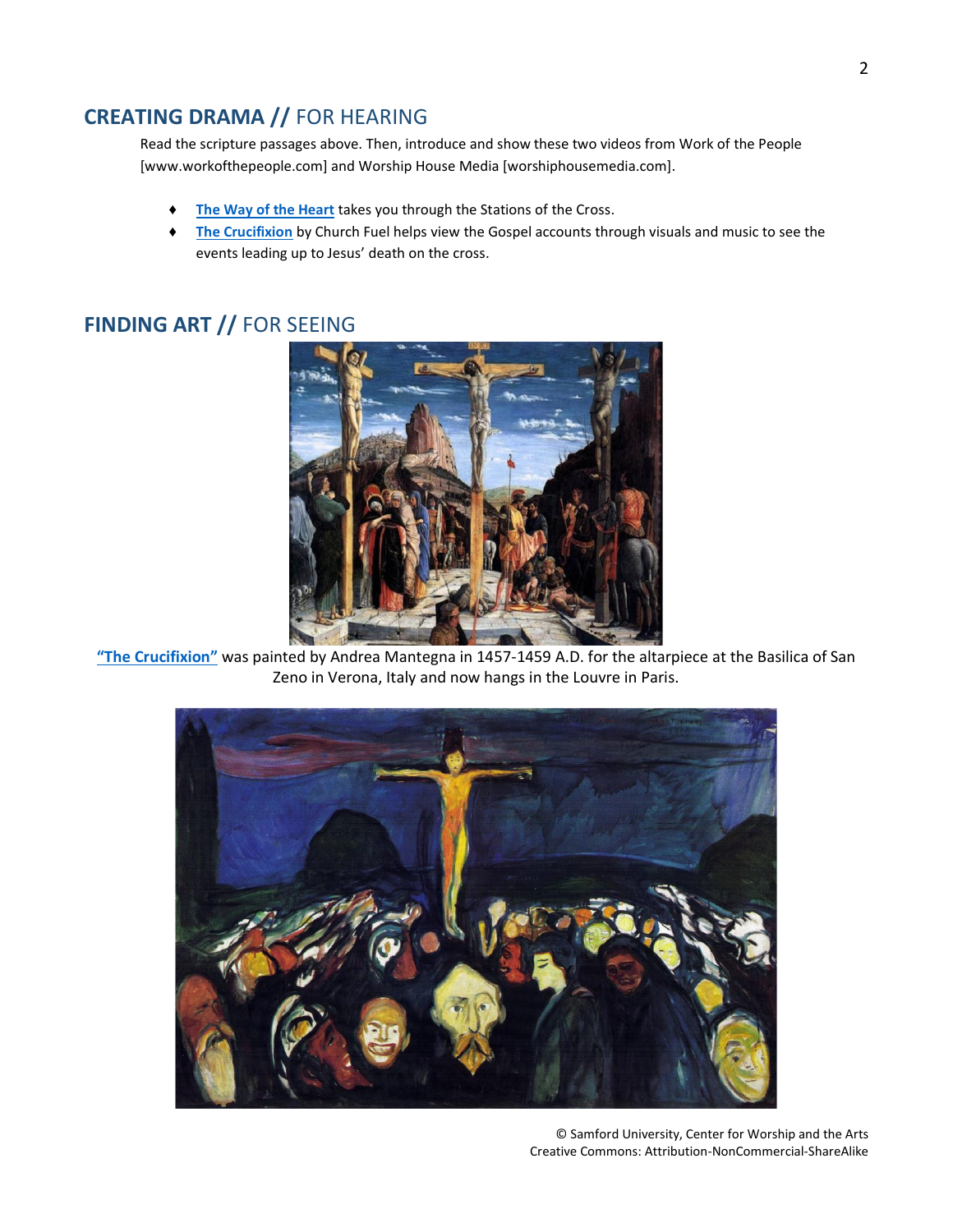This contemporary art style depiction of the crucifixion called **[Golgotha](http://www.edvard-munch.org/golgotha/)** by Edvard Munch.

#### **LIVING WORSHIP //** FOR DOING

Remembrance of Jesus' death on the cross can be incorporated into acts of worship weekly on Sundays with the act of communion and songs to commemorate the occasion (see "Choosing Music" section). One aspect of this day that is sometimes difficult for churches to engage is the act of lament and weeping. Good Friday is a dark day, and it seems fitting to mourn the death of our Savior. And yet, we wait with anticipation the glory that is to come. Using Scripture, with Psalm 22 as an example, as an intercessory prayer could be beneficial personally and congregationally as an act of remembering and resonating with that feeling of melancholy. Additionally, a reenactment of Christ carrying in the cross as a powerful way to portray the gravity that the event to come on Good Friday would hold.

#### **MAKING SPACE //** FOR WORSHIPING

For this service, plan to have worship in a room with little light pouring in from outside or have the service in the evening, and at least one candelabra with candles that are lit before the service begins. Throughout the service extinguish one candle at a time. The last candle will be extinguished at the end of the service. The gradual extinguishing of the candles represents the coming of Jesus' death. When the service has ended, worshippers will leave in silence in the darkness to mourn Jesus' death. The color for this day is black, red, or nothing.

#### **WRITING POETRY //** FOR PRAYING

#### **Good Friday – Christinna Rosetti (Cosmic)**

Am I a stone and not a sheep That I can stand, O Christ, beneath Thy cross, To number drop by drop Thy blood's slow loss, And yet not weep?

Not so those women loved Who with exceeding grief lamented Thee; Not so fallen Peter weeping bitterly; Not so the thief was moved;

Not so the Sun and Moon Which hid their faces in the starless sky, A horror of great darkness a broad at broad noon,- I, only I. Yet give not o'er, But seek thy sheep, true Shephard of the flock; Greater then Moses, turn and look once more and smite a rock. *(Accessed throug[h scottishpoetrylibrary.org.uk\)](https://www.scottishpoetrylibrary.org.uk/poem/good-friday-0/)*

#### **Stand-to: Good Friday Morning- Siegfried Sassoon (Personal)**

I'd been on duty from two till four. I went and stared at the dug-out door. Down in the frowst I heard them snore. 'Stand to!' Somebody grunted and swore.